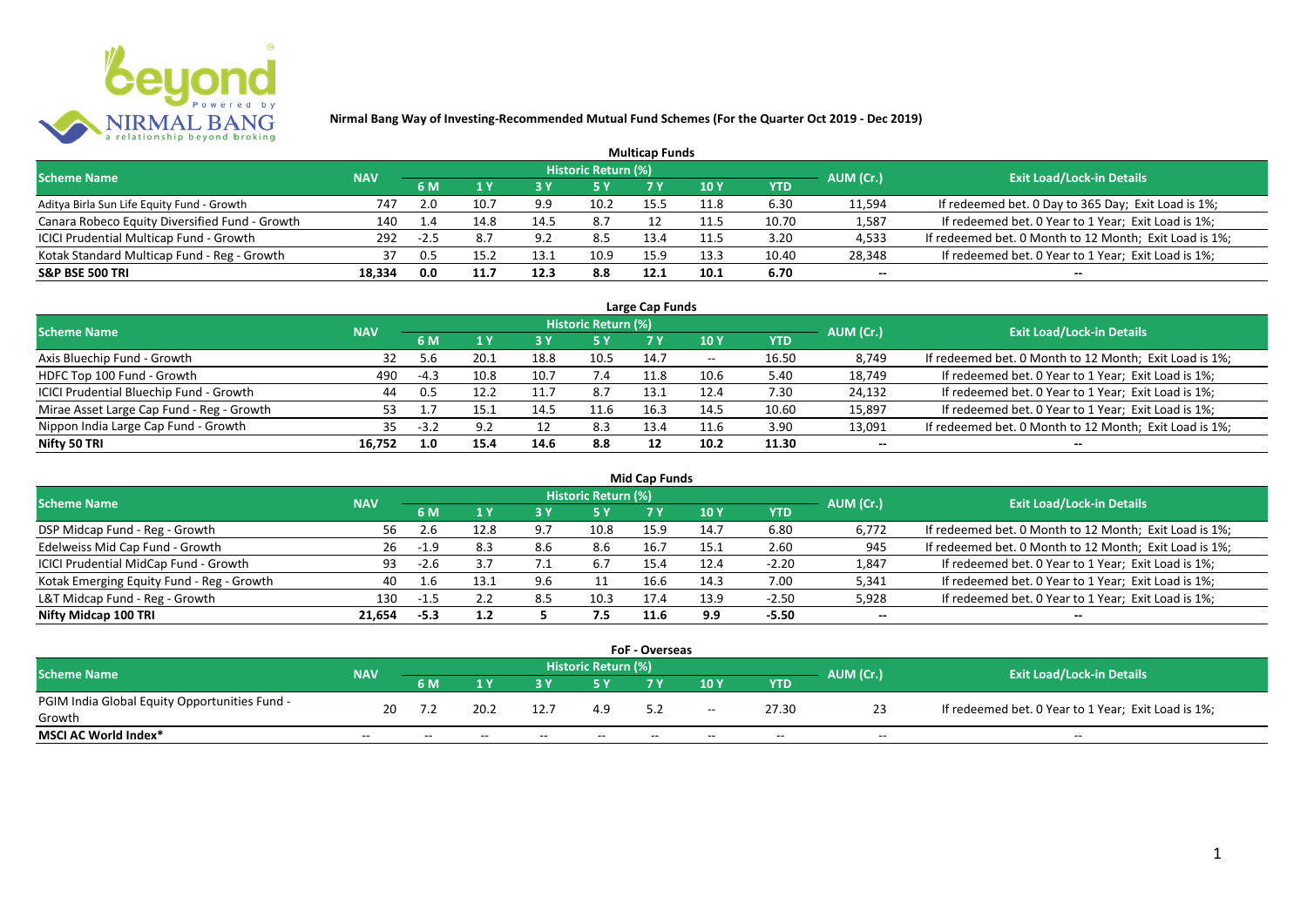

| Large & Midcap                                   |            |           |                                  |      |      |      |      |      |       |                                                     |  |  |  |  |
|--------------------------------------------------|------------|-----------|----------------------------------|------|------|------|------|------|-------|-----------------------------------------------------|--|--|--|--|
| <b>Scheme Name</b>                               | <b>NAV</b> | AUM (Cr.) | <b>Exit Load/Lock-in Details</b> |      |      |      |      |      |       |                                                     |  |  |  |  |
|                                                  |            |           |                                  |      | 5 Y  |      | 10Y  | YTD  |       |                                                     |  |  |  |  |
| Canara Robeco Emerging Equities - Growth         | 95         | 0.0       | 1.9                              | 12.8 | 12.1 | 19.4 | 18.5 | 7.00 | 5,258 | If redeemed bet. 0 Year to 1 Year; Exit Load is 1%; |  |  |  |  |
| Invesco India Growth Opportunities Fund - Growth | 36         | 3.8       | 15.2                             | 14.7 | 10.5 | 14.7 | 12.3 | 9.30 | 2,108 | If redeemed bet. 0 Year to 1 Year; Exit Load is 1%; |  |  |  |  |
| Principal Emerging Bluechip Fund - Growth        | 106        | 0.ء       |                                  | ،10  |      | 17.9 | 14.5 | 4.60 | 2,120 | If redeemed bet. 0 Year to 1 Year; Exit Load is 1%; |  |  |  |  |
| NIFTY Large Midcap 250 TRI                       | '.260      | -0.9      |                                  | 11.5 | 9.6  | 13.4 | 11.1 | 3.80 | $- -$ | $- -$                                               |  |  |  |  |

| <b>Focused Funds</b>             |            |      |      |      |                            |      |            |       |           |                                                        |  |  |  |
|----------------------------------|------------|------|------|------|----------------------------|------|------------|-------|-----------|--------------------------------------------------------|--|--|--|
| <b>Scheme Name</b>               | <b>NAV</b> |      |      |      | <b>Historic Return (%)</b> |      |            |       | AUM (Cr.) | <b>Exit Load/Lock-in Details</b>                       |  |  |  |
|                                  |            | 6 M  |      |      | 5 Y                        |      | <b>10Y</b> | YTD   |           |                                                        |  |  |  |
| Axis Focused 25 Fund - Growth    | 30         | -4.9 |      |      | 12.6                       | 14.9 | $- -$      | 12.20 | 8.800     | If redeemed bet. 0 Month to 12 Month; Exit Load is 1%; |  |  |  |
| SBI Focused Equity Fund - Growth | 151        | 4.0  | 20.4 |      |                            | 14.4 |            | 14.10 | 6,125     | If redeemed bet. 0 Year to 1 Year; Exit Load is 1%;    |  |  |  |
| <b>S&amp;P BSE 500 TRI</b>       | 18.334     | 0.0  | 11.7 | 12.3 | 8.8                        | 12.1 | 10.1       | 6.70  | $- -$     | $- -$                                                  |  |  |  |

| <b>Small Cap Funds</b>                         |            |         |        |                     |      |       |       |            |           |                                                     |  |  |  |
|------------------------------------------------|------------|---------|--------|---------------------|------|-------|-------|------------|-----------|-----------------------------------------------------|--|--|--|
| <b>Scheme Name</b>                             | <b>NAV</b> |         |        | Historic Return (%) |      |       |       |            | AUM (Cr.) | <b>Exit Load/Lock-in Details</b>                    |  |  |  |
|                                                |            | 6 M     | 1 Y    | <b>3Y</b>           | 5 Y  | 7 Y   | 10Y   | <b>YTD</b> |           |                                                     |  |  |  |
| Franklin India Smaller Companies Fund - Growth | 49         | $-10.6$ | $-2.8$ | 2.4                 | 6.5  | 16.5  | 14.6  | -7.50      | 7,031     | If redeemed bet. 0 Year to 1 Year; Exit Load is 1%; |  |  |  |
| HDFC Small Cap Fund - Growth                   | 38         | $-12.4$ | $-6.9$ | 8.4                 | 8.5  | 13.4  |       | -11.40     | 9,034     | If redeemed bet. 0 Year to 1 Year; Exit Load is 1%; |  |  |  |
| L&T Emerging Businesses Fund - Reg - Growth    | 22         | -7.0    | $-5.2$ | 8.1                 | 10.5 | $- -$ | $- -$ | $-10.00$   | 6,006     | If redeemed bet. 0 Year to 1 Year; Exit Load is 1%; |  |  |  |
| SBI Small Cap Fund - Growth                    | 53         |         | 10.4   | 13.7                | 14.8 | 22.7  | 17.6  | 5.30       | 2,915     | If redeemed bet. 0 Year to 1 Year; Exit Load is 1%; |  |  |  |
| Nifty Smallcap 100 TRI                         | 6.944      | $-10.9$ | $-3.5$ | $-0.5$              | 2.8  | 7.3   | 6.6   | -11.40     | $- -$     | $- -$                                               |  |  |  |

| ELSS Schemes (Tax Saving u/s 80-C)            |            |        |      |                            |               |            |                 |       |           |                                  |  |  |
|-----------------------------------------------|------------|--------|------|----------------------------|---------------|------------|-----------------|-------|-----------|----------------------------------|--|--|
| <b>Scheme Name</b>                            | <b>NAV</b> |        |      | <b>Historic Return (%)</b> |               |            |                 |       | AUM (Cr.) | <b>Exit Load/Lock-in Details</b> |  |  |
|                                               |            | 6 M    | 1 Y  | 3 Y                        | <b>5Y</b>     | <b>7 Y</b> | 10 <sub>Y</sub> | YTD   |           |                                  |  |  |
| Aditya Birla Sun Life Tax Relief 96 - Growth  |            |        |      | 12.1                       | 10.1          | 15.5       | 11.5            | 3.10  | 9,814     | Nil                              |  |  |
| Axis Long Term Equity Fund - Growth           | 48         | 4.0    | 16.4 | 15.6                       | 11.2          | 18.1       | $\sim$          | 11.60 | 21,492    | Nil                              |  |  |
| IDFC Tax Advantage (ELSS) Fund - Reg - Growth | 54         | $-5.4$ | 4.2  | 10.9                       | 8.7           | 13.5       | 12.4            | 0.00  | 2,107     | Nil                              |  |  |
| Invesco India Tax Plan - Growth               | 53         | 2.4    | 11.9 | 12.4                       | 10            | 15.3       | 13.7            | 8.00  | 977       | Nil                              |  |  |
| Mirae Asset Tax Saver Fund - Reg - Growth     | 19         | 3.4    | 16.7 | 16.6                       | $\sim$ $\sim$ | $- -$      |                 | 11.80 | 2,671     | Nil                              |  |  |
| S&P BSE 200 TRI                               | 5.958      | 0.8    | 13   | 13.1                       | 9.1           | 12.4       | 10.3            | 8.20  | $- -$     | $- -$                            |  |  |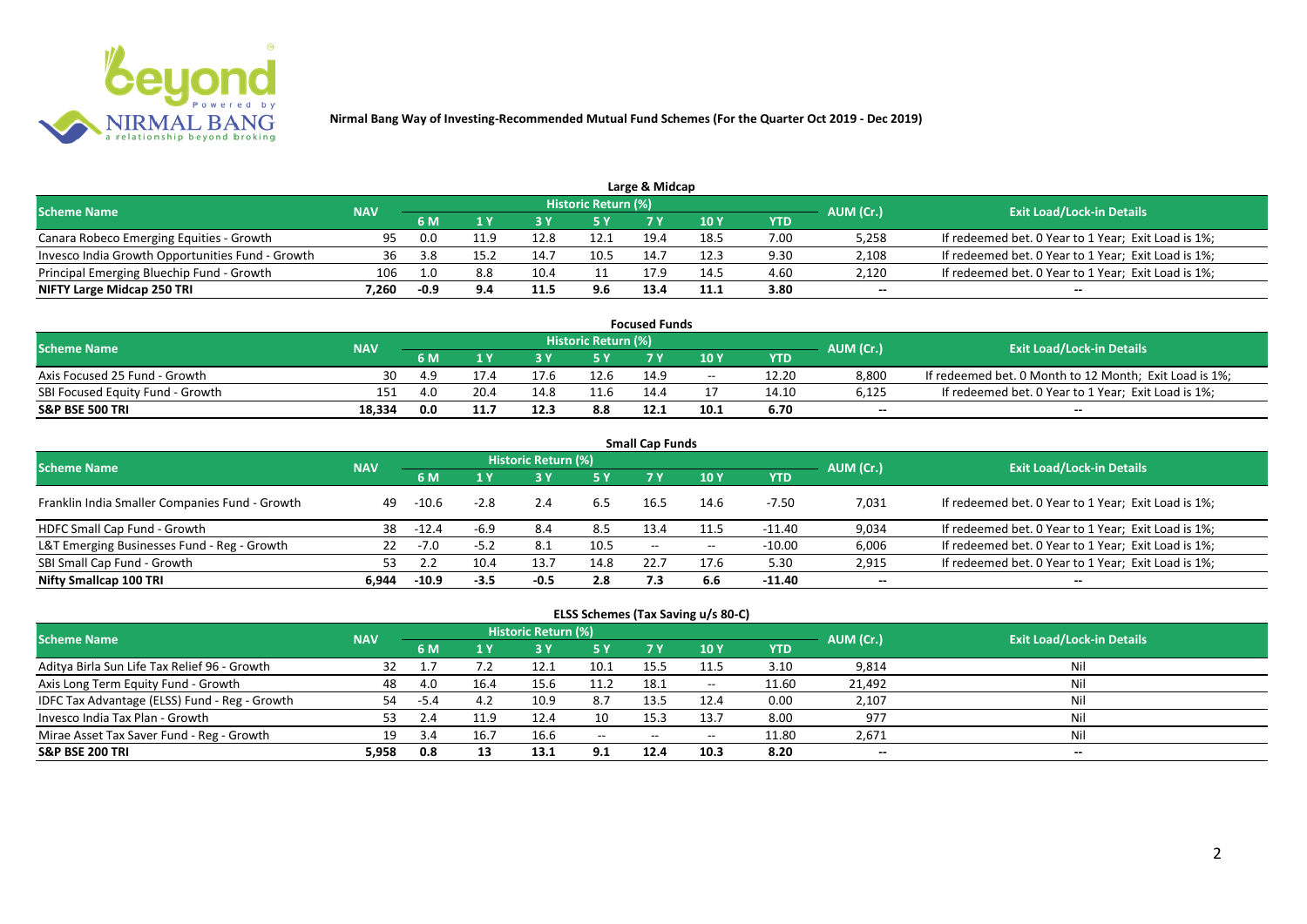

|                                           |            |        |      |                            |      | <b>Contra/Value Fund</b> |             |      |           |                                                     |
|-------------------------------------------|------------|--------|------|----------------------------|------|--------------------------|-------------|------|-----------|-----------------------------------------------------|
| <b>Scheme Name</b>                        | <b>NAV</b> |        |      | <b>Historic Return (%)</b> |      |                          |             |      | AUM (Cr.) | <b>Exit Load/Lock-in Details</b>                    |
|                                           |            | 6 M    |      |                            | 5 Y  | 7 Y                      | <b>10 Y</b> | YTD  |           |                                                     |
| Kotak India EQ Contra Fund - Reg - Growth | 54         |        |      | 14.1                       | 9.5  |                          | 10.8        | 8.40 | 875       | If redeemed bet. 0 Year to 1 Year; Exit Load is 1%; |
| Invesco India Contra Fund - Growth        | 48         | $-0.7$ | 9.2  | 13                         | 10.6 | 15.9                     | 12.9        | 4.00 | 4,558     | If redeemed bet. 0 Year to 1 Year; Exit Load is 1%; |
| UTI Value Opportunities Fund - Growth     | 63         |        |      | 10.3                       | 5.6  | 10.1                     | 10.3        | 7.80 | 4,542     | If redeemed bet. 0 Year to 1 Year; Exit Load is 1%; |
| Nippon India Value Fund - Growth          | 73         |        | 8.4  | 10.2                       | 7.8  | 11.6                     | 10.4        | 3.20 | 3,152     | If redeemed bet. 0 Year to 1 Year; Exit Load is 1%; |
| <b>S&amp;P BSE 500 TRI</b>                | 18.334     | 0.0    | 11.7 | 12.3                       | 8.8  | 12.1                     | 10.1        | 6.70 | $- -$     | $- -$                                               |

|                                                        |            |        |      |                     |       | Sector/Thematic |                          |       |                          |                                                        |
|--------------------------------------------------------|------------|--------|------|---------------------|-------|-----------------|--------------------------|-------|--------------------------|--------------------------------------------------------|
| <b>Scheme Name</b>                                     | <b>NAV</b> |        |      | Historic Return (%) |       |                 |                          |       | AUM (Cr.)                | <b>Exit Load/Lock-in Details</b>                       |
|                                                        |            | 6 M    | 1 Y  | 3 Y                 | 5 Y   | 7 Y             | <b>10Y</b>               | YTD   |                          |                                                        |
| Canara Robeco Consumer Trends Fund - Reg -             | 42         | 4.7    |      | 16.1                | 11.5  | 14.5            | 14.7                     | 11.10 | 371                      | If redeemed bet. 0 Year to 1 Year; Exit Load is 1%;    |
| Growth                                                 |            |        | 16.5 |                     |       |                 |                          |       |                          |                                                        |
| Mirae Asset Great Consumer Fund - Growth               | 37         | 5.9    | 14.5 | 17.5                | 12.2  | 15.8            | $\overline{\phantom{a}}$ | 8.00  | 931                      | If redeemed bet. 0 Year to 1 Year; Exit Load is 1%;    |
| <b>ICICI Prudential Technology Fund - Growth</b>       |            | $-4.1$ | 2.1  | 13.4                | 7.4   |                 | 15.6                     | 0.20  | 422                      | If redeemed bet. 0 Day to 15 Day; Exit Load is 1%;     |
| Nippon India Pharma Fund - Growth                      | 150        | 6.1    | 2.9  |                     | 3.9   | 11.8            | 13.5                     | 0.50  | 2,430                    | If redeemed bet. 0 Year to 1 Year; Exit Load is 1%;    |
| BNP Paribas India Consumption Fund - Reg - Growth      | 13         | 7.0    | 21.9 | $- -$               | $- -$ | $- -$           | $\overline{\phantom{m}}$ | 15.50 | 441                      | If redeemed bet. 0 Month to 12 Month; Exit Load is 1%; |
| ICICI Prudential Banking and Financial Services Fund - | 68         | 0.1    | 20.3 | 15.9                | 13.5  | 17              | 16.5                     |       |                          |                                                        |
| Retail - Growth                                        |            |        |      |                     |       |                 |                          | 12.10 | 3,445                    | If redeemed bet. 0 Day to 15 Day; Exit Load is 1%;     |
| <b>S&amp;P BSE 500 TRI</b>                             | 18,334     | 0.0    | 11.7 | 12.3                | 8.8   | 12.1            | 10.1                     | 6.70  | $\overline{\phantom{a}}$ | --                                                     |

| <b>Dynamic Asset Allocation Funds</b>                      |            |                                  |         |      |            |                          |            |            |        |                                                          |  |  |  |  |
|------------------------------------------------------------|------------|----------------------------------|---------|------|------------|--------------------------|------------|------------|--------|----------------------------------------------------------|--|--|--|--|
| Scheme Name                                                | AUM (Cr.)  | <b>Exit Load/Lock-in Details</b> |         |      |            |                          |            |            |        |                                                          |  |  |  |  |
|                                                            | <b>NAV</b> | 6 M                              | $A$ $V$ |      | <b>5 Y</b> | <b>7Y</b>                | <b>10Y</b> | <b>YTD</b> |        |                                                          |  |  |  |  |
| ICICI Prudential Balanced Advantage Fund - Reg -<br>Growth | 38         | 4.0                              | 12.4    | 9.7  | 8.9        | 11.9                     | 12         | 9.20       | 28,287 | If redeemed bet. 0 Year to 1 Year; Exit Load is 1%;      |  |  |  |  |
| Invesco India Dynamic Equity Fund - Growth                 | 30         |                                  |         | 10.5 | 8          | 11.8                     | 10.1       | 8.70       | 912    | If redeemed bet. 0 Month to 3 Month; Exit Load is 0.25%; |  |  |  |  |
| Nippon India Balanced Advantage Fund - Growth              | 93         | 0.8                              | 9.7     | 10.2 | 7.6        |                          | 10.5       | 6.90       | 2,495  | If redeemed bet. 0 Month to 12 Month; Exit Load is 1%;   |  |  |  |  |
| SBI Dynamic Asset Allocation Fund - Reg - Growth           | 14         | -1.6                             |         | 9.8  | $- -$      | $\overline{\phantom{a}}$ | $- -$      | 4.40       | 683    | If redeemed bet. 0 Month to 12 Month; Exit Load is 1%;   |  |  |  |  |
| NIFTY 50 Hybrid Composite Debt 65:35 Index                 | 10.411     |                                  | 12.5    | 11.9 | 8.8        | 10.9                     | 9.7        | 11.00      | $- -$  | $- -$                                                    |  |  |  |  |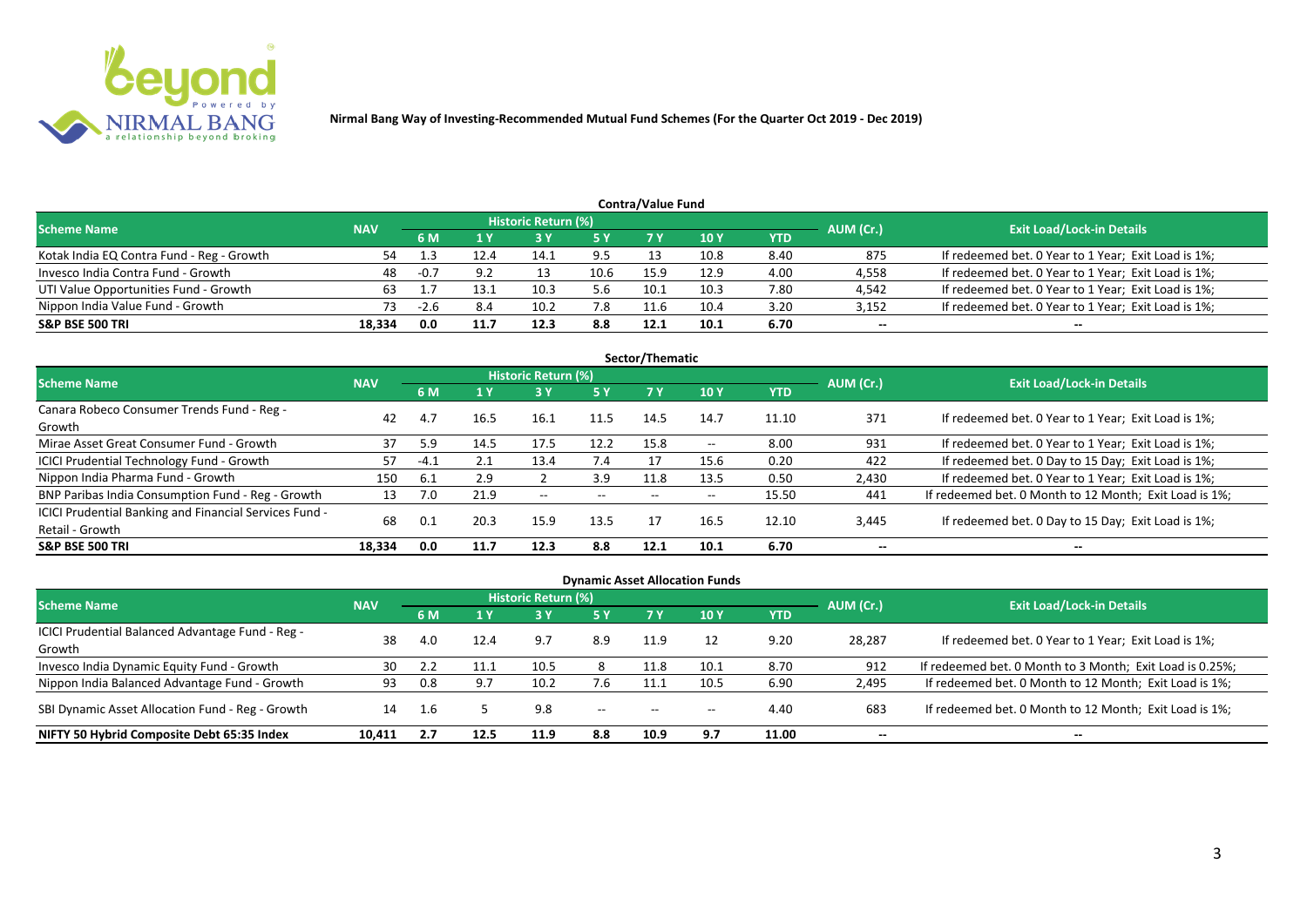

| <b>Hybrid Aggressive</b>                        |            |          |      |                            |       |                          |                 |       |           |                                                        |  |  |  |
|-------------------------------------------------|------------|----------|------|----------------------------|-------|--------------------------|-----------------|-------|-----------|--------------------------------------------------------|--|--|--|
| <b>Scheme Name</b>                              | <b>NAV</b> |          |      | <b>Historic Return (%)</b> |       |                          |                 |       | AUM (Cr.) | <b>Exit Load/Lock-in Details</b>                       |  |  |  |
|                                                 |            | 6 M      |      | 73 Y                       | 5 Y   | 7 Y                      | 10 <sub>Y</sub> | YTD   |           |                                                        |  |  |  |
| HDFC Hybrid Equity Fund - Growth                | 54         | $-0.7$   | 9.2  | .                          | 4.7   | 9.7                      | 8.4             | 5.90  | 20,926    | If redeemed bet. 0 Year to 1 Year; Exit Load is 1%;    |  |  |  |
| ICICI Prudential Equity & Debt Fund - Growth    | 137        |          |      | 8.8                        | 8.9   | 13.8                     | 13.3            | 6.60  | 23,950    | If redeemed bet. 0 Year to 1 Year; Exit Load is 1%;    |  |  |  |
| Mirae Asset Hybrid - Equity Fund - Reg - Growth |            | <u>_</u> | 13.F | 12.2                       | $- -$ | $\overline{\phantom{a}}$ |                 | 9.90  | 2,809     | If redeemed bet. 0 Year to 1 Year; Exit Load is 1%;    |  |  |  |
| SBI Equity Hybrid Fund - Growth                 | 143        |          | 15.9 | 11.5                       | 10.1  | 14.4                     | 11.8            | 11.70 | 30,907    | If redeemed bet. 0 Month to 12 Month; Exit Load is 1%; |  |  |  |
| Canara Robeco Equity Hybrid Fund - Growth       | 166        | 2.8      | 13.6 | 11.1                       | 9.4   | 12.9                     | 12.3            | 10.40 | 2,701     | If redeemed bet. 0 Year to 1 Year; Exit Load is 1%;    |  |  |  |
| NIFTY 50 Hybrid Composite Debt 65:35 Index      | 10,411     | 2.7      | 12.5 | 11.9                       | 8.8   | 10.9                     | 9.7             | 11.00 | $- -$     | $- -$                                                  |  |  |  |

| <b>Arbitrage Fund</b>                      |            |      |  |                     |     |     |  |            |           |                                                          |  |  |  |
|--------------------------------------------|------------|------|--|---------------------|-----|-----|--|------------|-----------|----------------------------------------------------------|--|--|--|
| <b>Scheme Name</b>                         | <b>NAV</b> |      |  | Historic Return (%) |     |     |  |            | AUM (Cr.) | <b>Exit Load/Lock-in Details</b>                         |  |  |  |
|                                            |            | 1 M  |  | 6 M                 | 1 V |     |  | <b>YTD</b> |           |                                                          |  |  |  |
| IDFC Arbitrage Fund - Reg - Growth         |            |      |  |                     | 6.2 |     |  | 6.40       | 11.895    | If redeemed bet. 0 Month to 1 Month; Exit Load is 0.25%; |  |  |  |
| Kotak Equity Arbitrage Fund - Reg - Growth | 28         | -4.3 |  |                     | b.l | 6.3 |  | 6.30       | 16,198    | If redeemed bet. 0 Day to 30 Day; Exit Load is 0.25%;    |  |  |  |
| Nippon India Arbitrage Fund - Growth       |            | ں بے |  |                     |     |     |  | 6.40       | 9,497     | If redeemed bet. 0 Month to 1 Month; Exit Load is 0.25%; |  |  |  |

|                                          |            |     |     | <b>Historic Return (%)</b> |       | <b>Equity Saver</b>      |            |       |           |                                                        |
|------------------------------------------|------------|-----|-----|----------------------------|-------|--------------------------|------------|-------|-----------|--------------------------------------------------------|
| <b>Scheme Name</b>                       | <b>NAV</b> | 6 M |     |                            | 5 Y   | 7 Y                      | <b>10Y</b> | YTD   | AUM (Cr.) | <b>Exit Load/Lock-in Details</b>                       |
| Axis Equity Saver Fund - Reg - Growth    | 13         |     | 9.6 |                            | $ -$  | $-$                      | $- -$      | 7.90  | 805       | If redeemed bet. 0 Month to 12 Month; Exit Load is 1%; |
| <b>HDFC Equity Savings Fund - Growth</b> |            | 0.0 | 6.7 |                            | 7.6   |                          | 8.8        | 4.70  | 4,503     | If redeemed bet. 0 Year to 1 Year; Exit Load is 1%;    |
| Kotak Equity Savings Fund - Reg - Growth | 15         |     | 8.8 | 8.4                        | 7.6   | $- -$                    | $- -$      | 7.10  | 1,908     | If redeemed bet. 0 Year to 1 Year; Exit Load is 1%;    |
| CRISIL Hybrid 50+50 - Moderate Index*    | --         | --  |     | $- -$                      | $- -$ | $\overline{\phantom{a}}$ | $- -$      | $- -$ | $- -$     | $- -$                                                  |

|                                  |            |                |     |                     |     | <b>Liquid Funds</b> |            |                          |                          |                                  |
|----------------------------------|------------|----------------|-----|---------------------|-----|---------------------|------------|--------------------------|--------------------------|----------------------------------|
| <b>Scheme Name</b>               | <b>NAV</b> |                |     | Historic Return (%) |     |                     | <b>YTM</b> | Avg'                     | AUM (Cr.)                | <b>Exit Load/Lock-in Details</b> |
|                                  |            | 1 <sub>W</sub> | ' W | M                   | 3M  | 1Y                  |            | <b>Maturity</b>          |                          |                                  |
| Axis Liquid Fund - Growth        | 2.156      |                |     |                     | 5.5 | 6.8                 | 5.29       | 0.09                     | 30,068                   | *Ref Footnote                    |
| IDFC Cash Fund - Reg - Growth    | 2,353      | 4.4            |     |                     |     | . ხ.                | 5.13       | $  \,$                   | 11,140                   | *Ref Footnote                    |
| Kotak Liquid Fund - Reg - Growth | 3.935      | 4.5            |     |                     | 5.3 | 6.6                 | 29.د       | 0.11                     | 26,459                   | *Ref Footnote                    |
| <b>CRISIL Liquid Fund Index</b>  | $- -$      | 4.9            | 5.4 | o.b                 | 5.8 | $- -$               | $- -$      | $\overline{\phantom{a}}$ | $\overline{\phantom{a}}$ | $\overline{\phantom{a}}$         |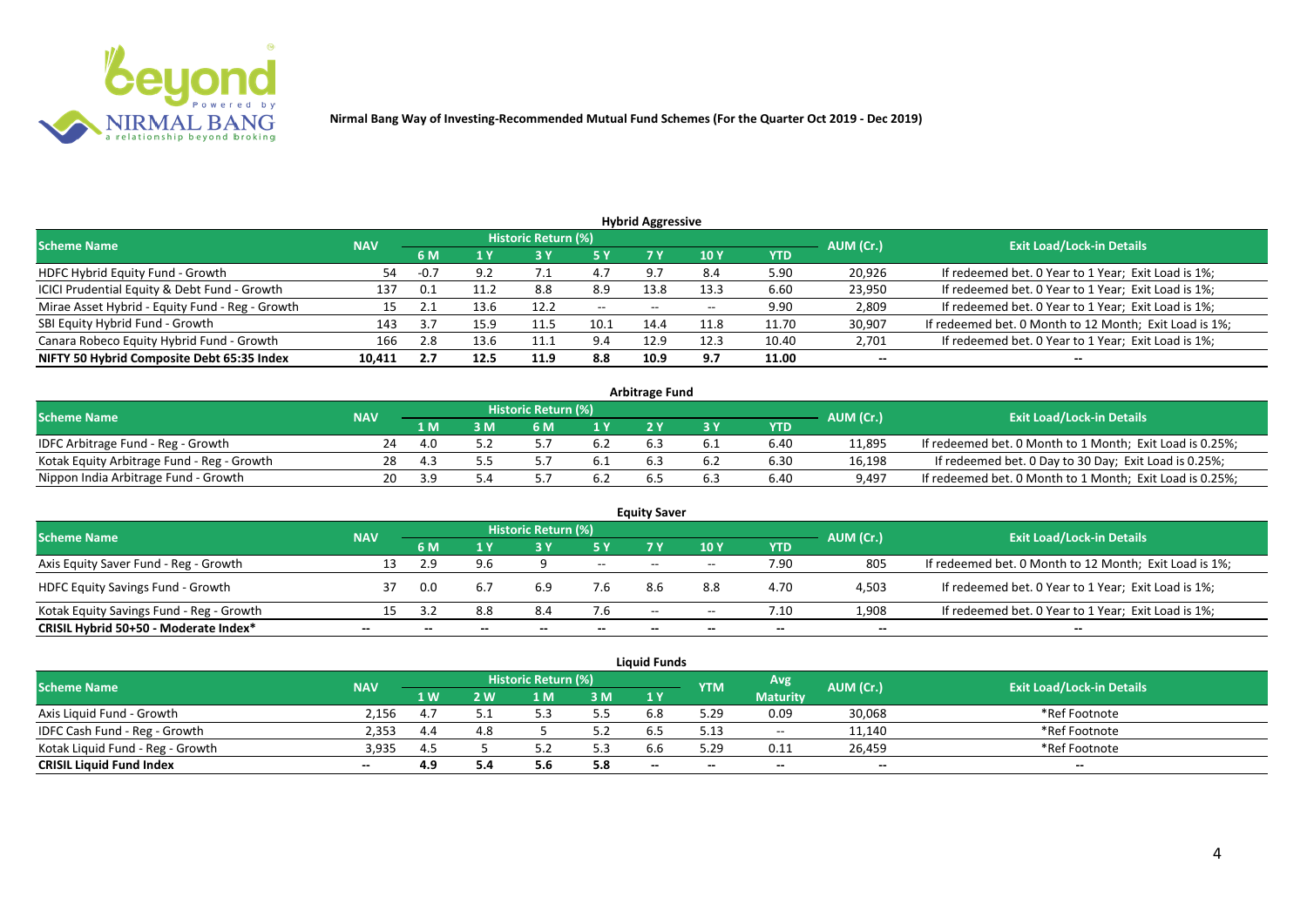

|                                               |            |     |     |                     |        | <b>Ultra Short Fund</b>  |            |                 |           |                                  |
|-----------------------------------------------|------------|-----|-----|---------------------|--------|--------------------------|------------|-----------------|-----------|----------------------------------|
| <b>Scheme Name</b>                            | <b>NAV</b> |     |     | Historic Return (%) |        |                          | <b>YTM</b> | Avg             | AUM (Cr.) | <b>Exit Load/Lock-in Details</b> |
|                                               |            | 1 M | : M | 6 M                 | 1 Y    | 73 Y                     |            | <b>Maturity</b> |           |                                  |
| IDFC Ultra Short Term Fund - Reg - Growth     |            |     | 6.b |                     | 8.2    | $\overline{\phantom{a}}$ | 5.69       | $\sim$          | 4,369     |                                  |
| Sundaram Ultra Short Term Fund - Reg - Growth | 10         |     |     | $- -$               | $\sim$ | $-$                      | 5.79       | 0.44            | 317       |                                  |
| L&T Ultra Short Term Fund - Growth            |            |     | b.2 |                     |        |                          | 49.د       | $- -$           | 2,782     | Ni                               |
| <b>NIFTY Ultra Short Duration Debt Index</b>  | 3,983      | 6.1 | 6.6 | , , ,               |        |                          | $- -$      | $-$             | $- -$     | $- -$                            |

|                                                  |            |     |     |                     |       | <b>Money Market Fund</b> |            |                 |           |                                  |
|--------------------------------------------------|------------|-----|-----|---------------------|-------|--------------------------|------------|-----------------|-----------|----------------------------------|
| <b>Scheme Name</b>                               | <b>NAV</b> |     |     | Historic Return (%) |       |                          | <b>YTM</b> | Avg.            | AUM (Cr.) | <b>Exit Load/Lock-in Details</b> |
|                                                  |            | 1 M | I M | 6 M                 | 1Y    | <b>3Y</b>                |            | <b>Maturity</b> |           |                                  |
| Aditya Birla Sun Life Money Manager Fund - Reg - | 264        | 6.0 | 6.3 |                     | 8.3   |                          | .45 د      | 0.32            | 10,452    | Nil                              |
| Growth                                           |            |     |     |                     |       |                          |            |                 |           |                                  |
| Franklin India Savings Fund - Growth             | 36         |     | 6.9 | 8.2                 | 8.7   |                          | 5.67       | 0.43            | 3,571     | Nil                              |
| Nippon India Money Market Fund - Growth          | 2.978      | 6.2 | 6.8 |                     | 8.4   |                          | 5.39       | 0.29            | 3,549     | Nil                              |
| <b>CRISIL Liquid Fund Index</b>                  |            |     | 5.8 | 6.2                 | $- -$ |                          | $- -$      | $- -$           | $- -$     | $- -$                            |

|                                                 |            |     |     |                            |      | <b>Short Term Fund</b> |            |                             |           |                                  |
|-------------------------------------------------|------------|-----|-----|----------------------------|------|------------------------|------------|-----------------------------|-----------|----------------------------------|
| <b>Scheme Name</b>                              | <b>NAV</b> |     |     | <b>Historic Return (%)</b> |      |                        | <b>YTM</b> | Avg                         | AUM (Cr.) | <b>Exit Load/Lock-in Details</b> |
|                                                 |            | 1 M | 3 M | 6 M                        | 1Y   | <b>3 Y</b>             |            | <b>Maturity</b>             |           |                                  |
| Axis Short Term Fund - Growth                   | 22         | 6.4 |     | 12.2                       | 10.1 |                        | 6.64       | 2.20                        | 3,073     | Ni                               |
| HDFC Short Term Debt Fund - Growth              |            |     |     | 10.1                       | 9.9  |                        | 7.01       | $\sim$ $\sim$               | 9,702     | Ni                               |
| IDFC Bond Fund - Short Term Plan - Reg - Growth | 41         |     | 7.4 | 9.9                        | 10.2 |                        | 6.56       | $\mathcal{L}_{\mathcal{A}}$ | 11,356    | Nii                              |
| Kotak Bond Short Term Fund - Reg - Growth       |            | 5.0 | 6.8 | 9.5                        | 9.9  |                        | 7.18       | 3.09                        | 9,949     | Ni                               |
| L&T Short Term Bond Fund - Reg - Growth         | 19         |     |     | റാ                         | 9.8  |                        | 6.52       | $\sim$ $\sim$               | 5,025     | Ni                               |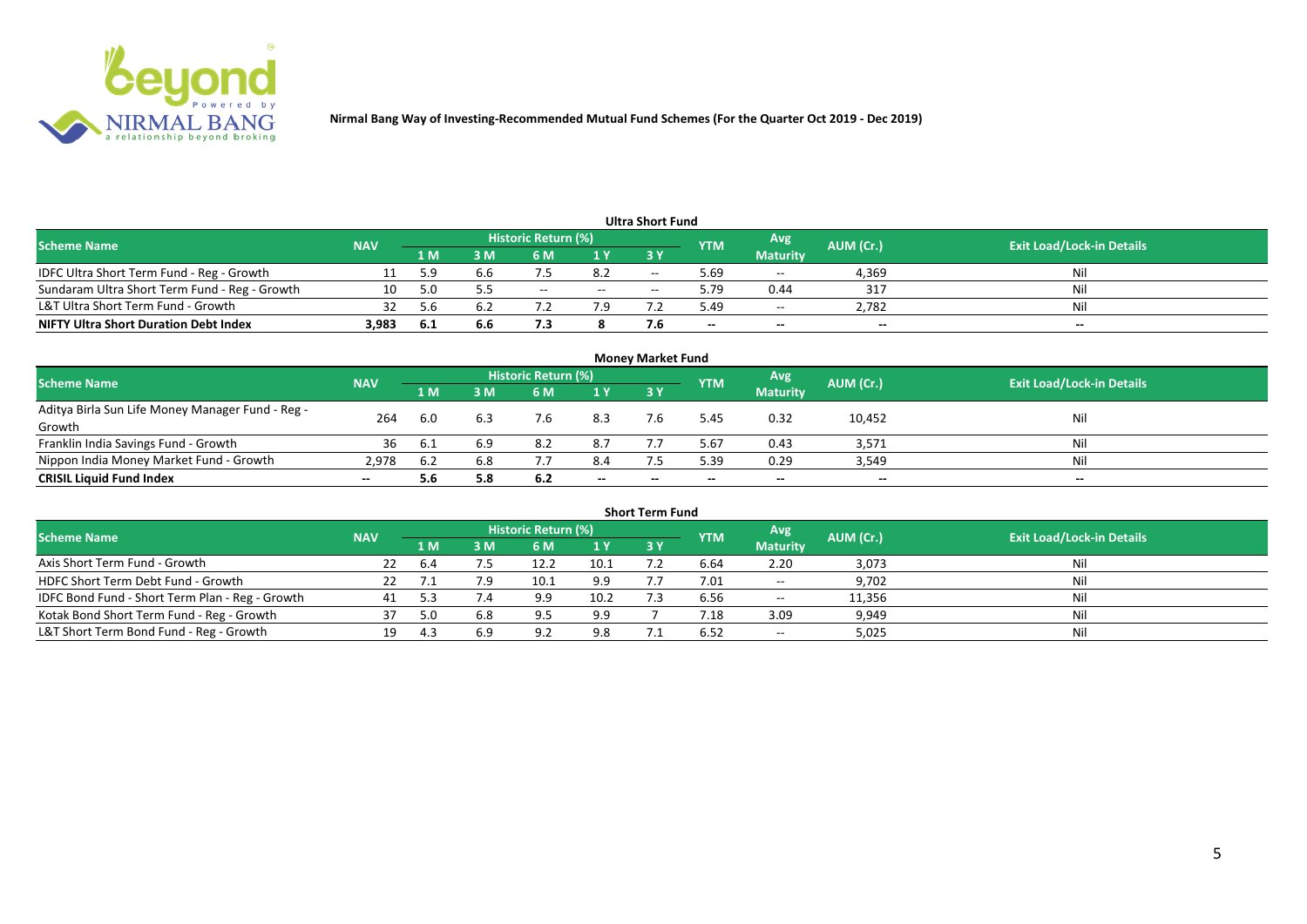

| <b>Low Duration Fund</b>                  |            |     |     |                            |     |  |            |                 |           |                                  |  |  |  |
|-------------------------------------------|------------|-----|-----|----------------------------|-----|--|------------|-----------------|-----------|----------------------------------|--|--|--|
| <b>Scheme Name</b>                        | <b>NAV</b> |     |     | <b>Historic Return (%)</b> |     |  | <b>YTM</b> | <b>Avg</b>      | AUM (Cr.) | <b>Exit Load/Lock-in Details</b> |  |  |  |
|                                           |            | 1 M | 3 M |                            | 1Y  |  |            | <b>Maturity</b> |           |                                  |  |  |  |
| Axis Treasury Advantage Fund - Growth     | 2.212      | 6.0 |     |                            | 9.1 |  | 6.08       | 0.91            | 3,561     | Ni                               |  |  |  |
| Canara Robeco Savings Fund - Reg - Growth |            |     |     |                            | 8.4 |  | 5.77       | $\sim$ $\sim$   | 1,263     |                                  |  |  |  |
| IDFC Low Duration Fund - Reg - Growth     |            | ı.h |     |                            | 8.6 |  | 84.ر       | $\sim$ $\sim$   | 5,204     | Ni.                              |  |  |  |

| <b>Banking &amp; PSU Bond Funds</b>            |            |     |     |                            |      |      |            |                 |           |                                  |  |  |  |
|------------------------------------------------|------------|-----|-----|----------------------------|------|------|------------|-----------------|-----------|----------------------------------|--|--|--|
| <b>Scheme Name</b>                             | <b>NAV</b> |     |     | <b>Historic Return (%)</b> |      |      | <b>YTM</b> | Avg             | AUM (Cr.) | <b>Exit Load/Lock-in Details</b> |  |  |  |
|                                                |            | 1 M | 3 M |                            | 1Y   | 73 Y |            | <b>Maturity</b> |           |                                  |  |  |  |
| HDFC Banking and PSU Debt Fund - Reg - Growth  |            | 6.9 |     | 10.5                       | 10.7 |      |            | $- -$           | 4.291     |                                  |  |  |  |
| Kotak Banking and PSU Debt Fund - Reg - Growth |            |     |     | 10.6                       | 11.2 |      |            | 4.03            | 3,068     | Ni                               |  |  |  |
| IDFC Banking & PSU Debt Fund - Reg - Growth    |            | 4.9 |     |                            | 11.9 |      |            | $- -$           | 12.187    |                                  |  |  |  |

|                                                     |            |       |     |                     |                | <b>Corporate Bond Funds</b> |            |                 |           |                                                         |
|-----------------------------------------------------|------------|-------|-----|---------------------|----------------|-----------------------------|------------|-----------------|-----------|---------------------------------------------------------|
| <b>Scheme Name</b>                                  | <b>NAV</b> |       |     | Historic Return (%) |                |                             | <b>YTM</b> | Avg             | AUM (Cr.) | <b>Exit Load/Lock-in Details</b>                        |
|                                                     |            | 1 M   | 3 M | 6 M                 | 1 <sup>Y</sup> | 3 Y                         |            | <b>Maturity</b> |           |                                                         |
| ICICI Prudential Corporate Bond Fund - Reg - Growth | 20         | - 6.1 | 7.5 | 95                  | 10             |                             | 6.87       | 2.45            | 10,587    | Nil                                                     |
| L&T Triple Ace Bond Fund - Reg - Growth             | 50.        |       |     |                     |                |                             | 7.64       | $- -$           | 2.047     | If redeemed bet. 0 Month to 3 Month; Exit Load is 0.5%; |
| Kotak Corporate Bond Fund - Std - Growth            | 2,632      |       |     | q ⊏                 | 10             |                             | 6.56       | 1.40            | 3,432     | Nil                                                     |

|                                                   |            |      |     |                       |     | <b>Credit Risk Fund</b> |            |                 |           |                                                           |
|---------------------------------------------------|------------|------|-----|-----------------------|-----|-------------------------|------------|-----------------|-----------|-----------------------------------------------------------|
| <b>Scheme Name</b>                                | <b>NAV</b> |      |     | Historic Return (%) ; |     |                         | <b>YTM</b> | Avg             | AUM (Cr.) | <b>Exit Load/Lock-in Details</b>                          |
|                                                   |            | 1 M  | ١M  | 6 M                   | 1 Y | 3V                      |            | <b>Maturity</b> |           |                                                           |
| <b>ICICI Prudential Credit Risk Fund - Growth</b> | 21         | 12.4 |     |                       | 9.6 |                         | 9.53       | 1.86            | 11,364    | If redeemed bet. 0 Year to 1 Year; Exit Load is 1%;       |
| Kotak Credit Risk Fund - Reg - Growth             |            |      | 8.6 | 97                    | 9.2 |                         | 9.08       | 2.39            | 4,815     | If redeemed bet. 0 Year to 1 Year; Exit Load is 1%;       |
|                                                   |            |      |     |                       |     |                         |            |                 |           | If redeemed bet. 0 Month to 12 Month; Exit Load is 3%; If |
| SBI Credit Risk Fund - Growth                     |            |      |     | 6.7                   | 6.6 | 6.4                     | 8.75       | 2.40            | 5,155     | redeemed bet. 12 Month to 24 Month; Exit Load is 1.5%; If |
|                                                   |            |      |     |                       |     |                         |            |                 |           | redeemed bet. 24 Month to 36 Month; Exit Load is 0.75%;   |